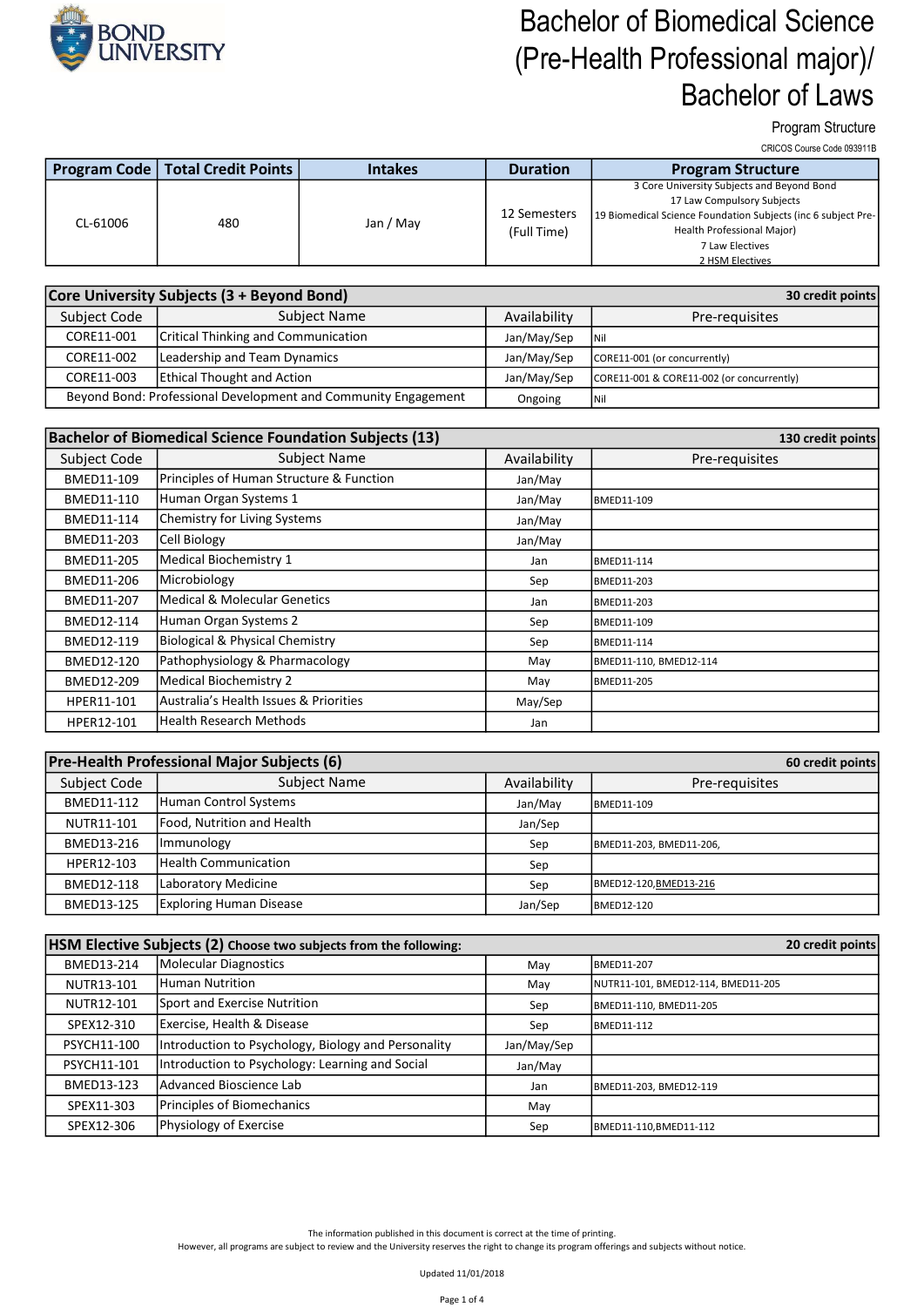

Program Structure (cont'd)

| Law Compulsory Subjects (17) |                                               |                           | 170 credit points                                                                  |
|------------------------------|-----------------------------------------------|---------------------------|------------------------------------------------------------------------------------|
| Subject Code                 | <b>Subject Name</b>                           | Availability              | Pre-requisites                                                                     |
| LAWS11-105                   | Legal Foundations A                           | Jan/May/Sep               | Nil                                                                                |
| LAWS11-106                   | Legal Foundations B                           | Jan/May/Sep               | Nil                                                                                |
| LAWS11-107                   | Foundations of Private Law                    | Jan/May/Sep               | LAWS11-105 LFA (or concurrently)<br>and LAWS11-106 LFB (or concurrently)           |
| LAWS11-108                   | <b>Foundations of Public and Criminal Law</b> | Jan/May/Sep               | LAWS11-105 LFA (or concurrently)<br>and LAWS11-106 LFB (or concurrently)           |
| LAWS11-201                   | Contract Law A                                | Jan/May/Sep               | LAWS11-107 FPL (or concurrently)                                                   |
| LAWS11-202                   | <b>Tort Law</b>                               | Jan/May/Sep               | LAWS11-107 FPL (or concurrently)                                                   |
| LAWS11-203                   | lCriminal Law                                 | Jan/May/Sep<br>(from 182) | LAWS11-108 FPCL (or concurrently)                                                  |
| LAWS11-204                   | Property Law A                                | Jan/May/Sep<br>(from 182) | LAWS11-107 FPL (or concurrently)                                                   |
| LAWS11-216                   | Constitutional Law                            | Jan/May/Sep               | LAWS11-108 FPCL (or concurrently)                                                  |
| LAWS11-217                   | Contract Law B                                | Jan/May/Sep<br>(from 183) | LAWS11-201 Contract Law A                                                          |
| LAWS11-218                   | Property Law B                                | Jan/May/Sep<br>(from 183) | LAWS11-204 Property Law A                                                          |
| LAWS11-310                   | Corporate Law                                 | Jan/May/Sep<br>(from 191) | LAWS11-202 Tort Law and LAWS11-217 Contract Law B<br>(or concurrently)             |
| LAWS11-313                   | Equity                                        | Jan/May/Sep               | LAWS11-202 Tort Law and LAWS11-217 Contract Law B                                  |
| LAWS11-317                   | lAdministrative Law                           | Jan/May/Sep               | LAWS11-216 Constitutional Law                                                      |
| LAWS11-318                   | Evidence                                      | Jan/May/Sep               | LAWS11-203 Criminal Law                                                            |
| LAWS11-325                   | Civil Dispute Resolution                      | Jan/May/Sep<br>(from 192) | LAWS11-202 Tort Law and LAWS11-217 Contract Law B and<br>LAWS11-218 Property Law B |
| LAWS11-326                   | Legal Profession                              | Jan/May/Sep<br>(from 192) | LAWS11-325 Civil Dispute Resolution (or concurrently)                              |

#### 70 credit points Students must choose Undergraduate Law Electives from the Faculty of Law's offerings.\*\* Students may choose to complete an optional Law Specialisation (40cp) in one of the following areas: • Canadian Law and Practice • Corporate and Commercial Law • Legal Practice • Contemporary Legal Issues • International and Comparative Law • Media and Technology Law Law Electives (7)

To be eligible for a Specialisation, students must complete a minimum of four Law Electives (40 credit points) within one of the

### Bachelor of Laws with Honours

Please see eligibility requirements for achieving Honours (\*\*including the completion of LAWS13-569 Legal Research Project as an elective) on the Law Honours / Distinction information webpage.

> The information published in this document is correct at the time of printing. However, all programs are subject to review and the University reserves the right to change its program offerings and subjects without notice.

> > Updated 11/01/2018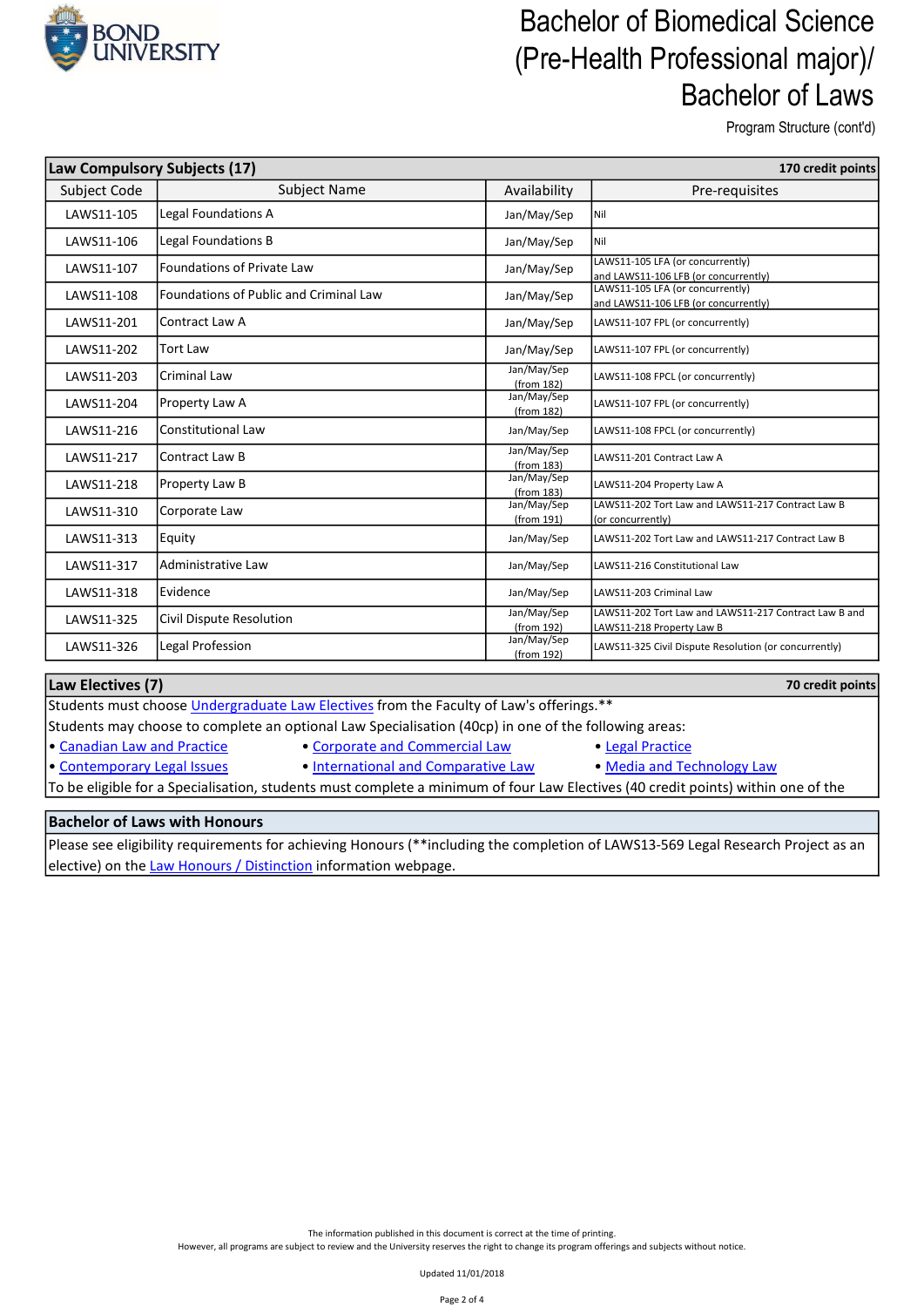

Program Sequence - JAN Commencement

| Semester   | Subject Code      | Subject                                           | <b>Notes</b> |
|------------|-------------------|---------------------------------------------------|--------------|
| 1st (Jan)  | CORE11-001        | <b>Critical Thinking &amp; Communication</b>      |              |
|            | LAWS11-105        | Legal Foundations A                               |              |
|            | <b>BMED11-114</b> | <b>Chemistry for Living Systems</b>               |              |
|            | <b>BMED11-109</b> | Principles of Human Structure & Function          |              |
|            |                   | Beyond Bond*                                      |              |
| 2nd (May)  | CORE11-002        | Leadership and Team Dynamics                      |              |
|            | LAWS11-106        | Legal Foundations B                               |              |
|            | <b>BMED11-110</b> | Human Organ Systems 1                             |              |
|            | <b>BMED11-203</b> | <b>Cell Biology</b>                               |              |
|            | LAWS11-107        | Foundations of Private Law                        |              |
| 3rd (Sep)  | LAWS11-108        | Foundations of Public and Criminal Law            |              |
|            | <b>BMED12-114</b> | Human Organ Systems 2                             |              |
|            | <b>NUTR11-101</b> | Food, Nutrition and Health                        |              |
|            | CORE11-003        | <b>Ethical Thought and Action</b>                 |              |
| 4th (Jan)  | LAWS11-201        | Contract Law A                                    |              |
|            | LAWS11-202        | <b>Tort Law</b>                                   |              |
|            | <b>BMED11-112</b> | <b>Human Control Systems</b>                      |              |
|            | LAWS11-203        | <b>Criminal Law</b>                               |              |
| 5th (May)  | LAWS11-204        | Property Law A                                    |              |
|            |                   | <b>Law Elective</b>                               |              |
|            |                   | <b>Law Elective</b>                               |              |
|            | LAWS11-217        | Contract Law B                                    |              |
| 6th (Sep)  | LAWS11-218        | Property Law B                                    |              |
|            | <b>BMED11-206</b> | Microbiology                                      |              |
|            | <b>BMED12-119</b> | <b>Biological &amp; Physical Chemistry</b>        |              |
|            |                   | <b>Law Elective</b>                               |              |
| 7th (Jan)  | LAWS11-216        | Constitutional Law                                |              |
|            | <b>BMED11-207</b> | <b>Medical &amp; Molecular Genetics</b>           |              |
|            | <b>BMED11-205</b> | <b>Medical Biochemistry 1</b>                     |              |
|            | LAWS11-317        | Administrative Law                                |              |
| 8th (May)  | LAWS11-310        | Corporate Law                                     |              |
|            | <b>BMED12-120</b> | Pathophysiology & Pharmacology                    |              |
|            | <b>BMED12-209</b> | <b>Medical Biochemistry 2</b>                     |              |
|            | LAWS11-313        | Equity                                            |              |
| 9th (Sep)  | <b>BMED13-216</b> | Immunology                                        |              |
|            | HPER12-103        | <b>Health Communication</b>                       |              |
|            |                   | <b>Law Elective</b>                               |              |
|            | LAWS11-318        | Evidence                                          |              |
| 10th (Jan) |                   | <b>Law Elective</b>                               |              |
|            |                   | Law Elective                                      |              |
|            | HPER12-101        | <b>Health Research Methods</b>                    |              |
| 11th (May) | LAWS11-325        | Civil Dispute Resolution                          |              |
|            |                   | <b>Law Elective</b>                               |              |
|            | HPER11-101        | <b>Australia's Health Issues &amp; Priorities</b> |              |
|            |                   | <b>HSM Elective</b>                               |              |
|            | LAWS11-326        | Legal Profession                                  |              |
| 12th (Sep) |                   | <b>HSM Elective</b>                               |              |
|            | <b>BMED12-118</b> | <b>Laboratory Medicine</b>                        |              |
|            | <b>BMED13-125</b> | <b>Exploring Human Disease</b>                    |              |

\*Students will complete Beyond Bond during their degree. This subject is worth 0 credit points.

The information published in this document is correct at the time of printing.

However, all programs are subject to review and the University reserves the right to change its program offerings and subjects without notice.